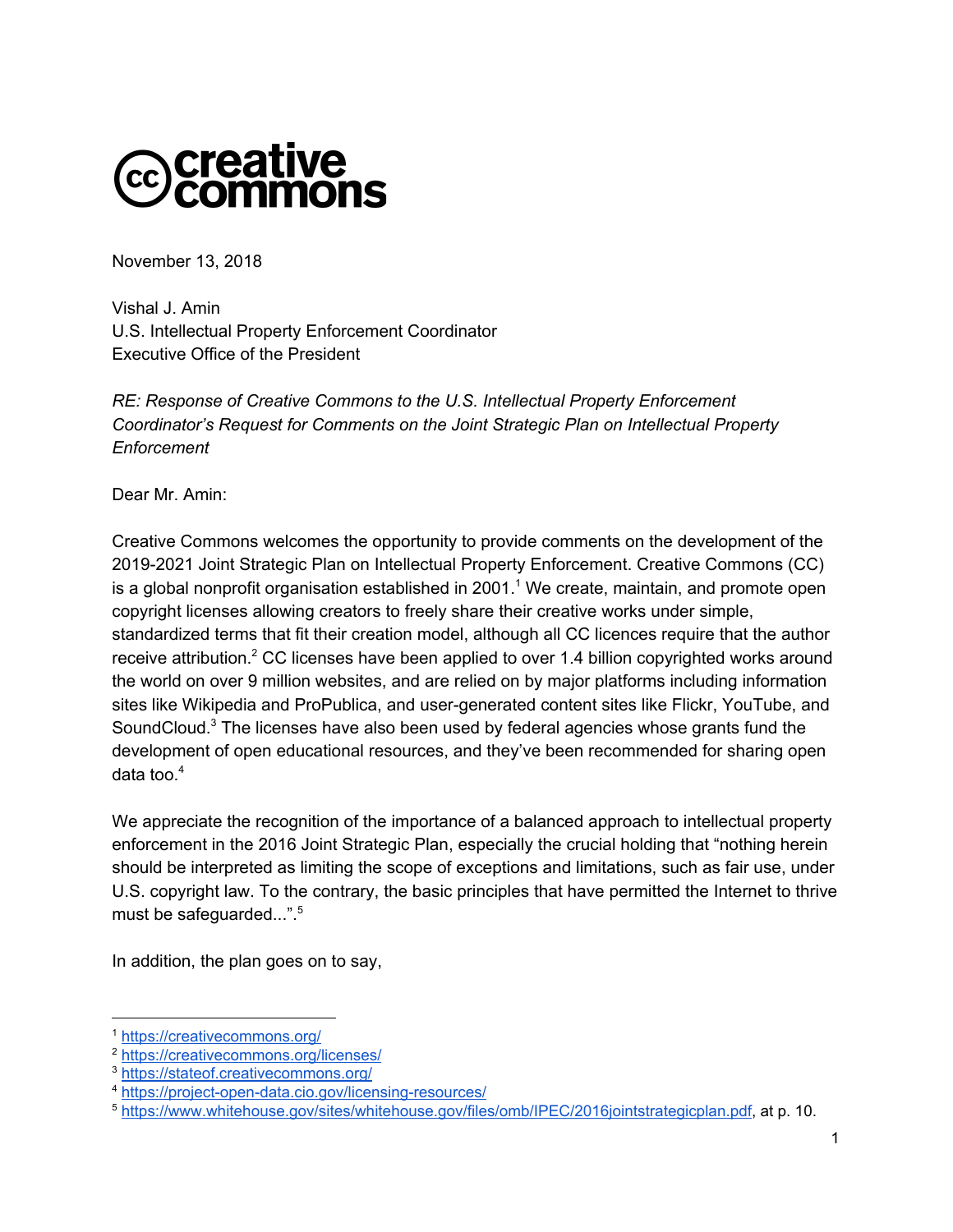"The way people use and access content – which has led to new and innovative uses of media (e.g., remixes and mashups involving music, video and the visual arts), and fair use, for example – will undoubtedly continue to evolve. We must work to foster creativity, understanding the role of exceptions and limitations as not only part of our body of laws, but as an important part of our culture. Indeed, it is the combination of strong copyright rights with a balance between the protection of rights and exceptions and limitations that encourages creativity, promotes innovation, and ensures our freedom of speech and creative expression are respected. IP enforcement options must be crafted to allow for effective measures against actors that unlawfully prey on the works of rights holders, while ensuring that enforcement activities do not affect lawful activity."<sup>6</sup>

The focus on enforcement actions is most appropriately targeted at large-scale, willful IP infringements. And we agree with prior commenters on the IP plan that small scale infringements—sometimes the result of incidental or accidental infractions—should be dealt with in ways that promote educational efforts and also looks for legal and policy mechanisms that prioritize legal streams of content that are affordable and easy access for users and consumers. Most importantly, any IP enforcement measures should not discourage authors from building appropriately upon the works of others, either through the use of open content licensing, or via limitations and exceptions to copyright, such as fair use.

## *Engagement with our trading partners*

The U.S. should promote copyright balance if IP is to be discussed and negotiated as a part of trade agreements. As we wrote with others in the *Washington Principles on Copyright Balance in Trade Agreements*:

"To fully take advantage of the opportunities that new technologies offer to promote creativity, innovation, and access to knowledge, copyright must strike a balance between exclusive rights and limitations and exceptions to those rights that serve public interests. Trade agreements should include language requiring parties to promote such a balance, and should also include language protecting rights of countries to adopt open and flexible general exceptions like fair dealing and fair use." *7*

First, we are disappointed that there is a 20 year copyright term extension included as a part of the US-Mexico-Canada trade agreement (USMCA). An additional 20 years of copyright protection does nothing to promote the creation of new works, and only exacerbates the orphan works problem.

Second, it is imperative that trade negotiations be transparent and participatory. The secrecy demonstrated in trade negotiations such as USMCA and the Comprehensive and Progressive

 $6$  Ibid, at p. 10. 7

[http://infojustice.org/wp-content/uploads/2017/11/Washington-Principles-on-Copyright-Balance-in-Trade-A](http://infojustice.org/wp-content/uploads/2017/11/Washington-Principles-on-Copyright-Balance-in-Trade-Agreements-November-15-2017.pdf) [greements-November-15-2017.pdf](http://infojustice.org/wp-content/uploads/2017/11/Washington-Principles-on-Copyright-Balance-in-Trade-Agreements-November-15-2017.pdf)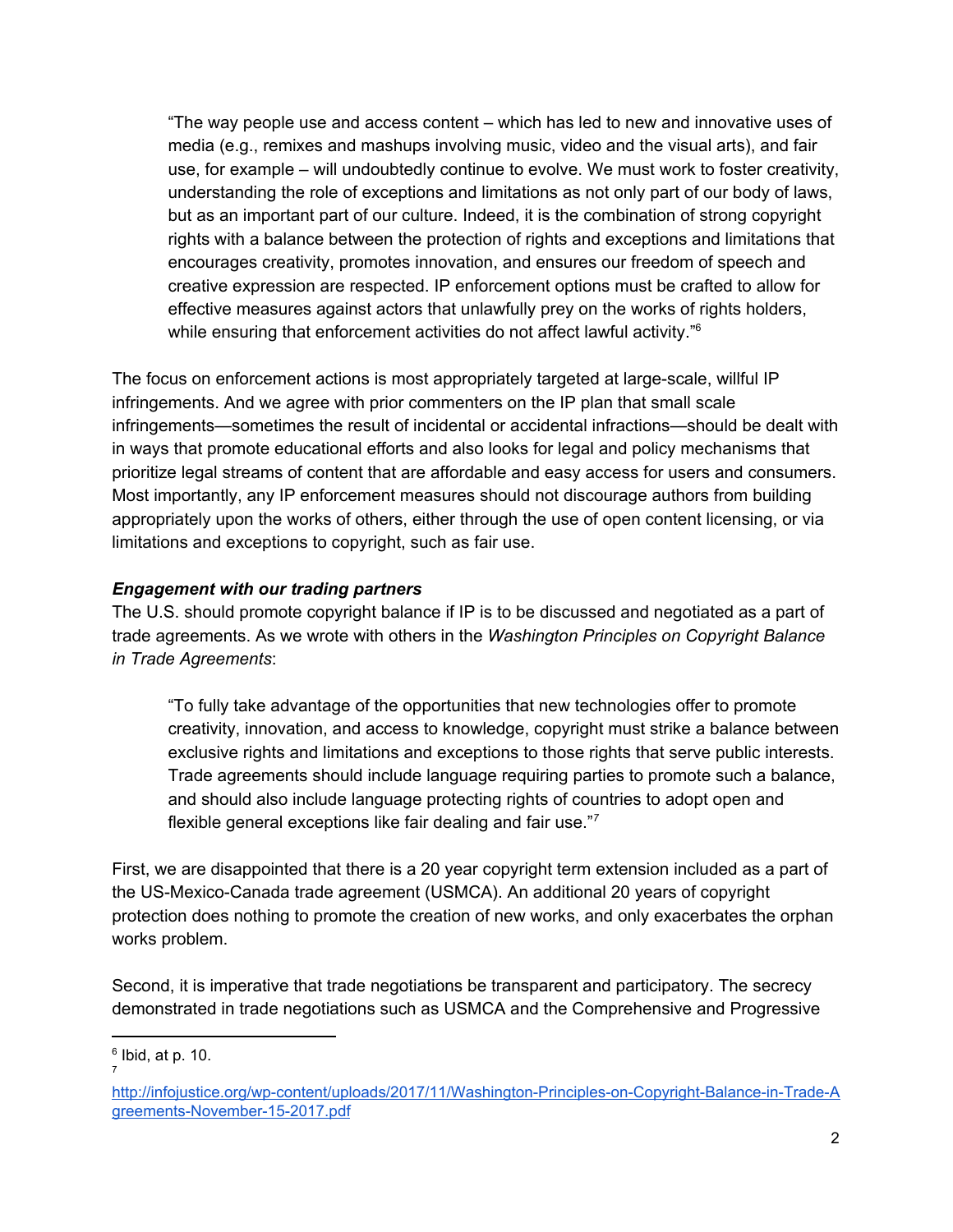Agreement for Trans-Pacific Partnership (CPTPP) left civil society organizations like Creative Commons that represent the broader public rather than entrenched interests at an extreme disadvantage, as only a privileged few stakeholders invited into the closed negotiation circle have had their interests fully considered. These negotiations should be made through procedures that are transparent to the public and which include all stakeholders. Increased transparency and meaningful public participation will lead to better outcomes.

## *Effective use of all our legal authorities*

As mentioned above, we believe that expanding the ability for creators and users to leverage existing and new limitations and exceptions to copyright will foster creativity and culture. In addition, IPEC should look for ways to not just preserve but instead increase openness in copyright policy to enable and empower innovation, such as through support for open licensing policies at the federal level, which can improve access to publicly funded research, educational content, and data.

The federal government has already taken positive steps to improve the ability of the public to openly access and re-use publicly funded scientific research, such as through the NIH Public Access Policy, and the Executive Directive on Increasing Access to the Results of Federally Funded Scientific Research.<sup>89</sup> In addition agencies such as the Departments of Education, Labor and State have adopted open licensing policies for a subset of their grant programs that fund the creation of educational materials meant to be widely shared. Project Open Data recognizes the importance of managing federally created data and working to make it "available, discoverable, and usable [...] to create economic opportunity and improve citizens' quality of life." 10

In addition to the IP enforcement measures outlined in the Joint Strategic Plan, the federal government should serve as a leader and look to other types of programs, projects, and policy that leverage IP in a positive fashion and could improve access to and re-use of educational, scientific, and other sorts of content funded by the public and meant to be widely shared.

## *Engagement and partnership with the private sector and other stakeholders*

We understand that IPEC has already recommended various IP education and training programs, such as the USPTO's Global IP Academy.<sup>11</sup> We encourage these and other education efforts to include topics, resources, and materials on open licensing practices and policy opportunities. Creative Commons already has an extensive collection of educational resources on open licensing developed through our CC Certificate course, and other education efforts such as CopyrightX are a wealth of useful information and educational content.<sup>12 13</sup> In

<sup>8</sup> <https://publicaccess.nih.gov/policy.htm>

<sup>9</sup> <https://sparcopen.org/our-work/2013-executive-directive/>

<sup>10</sup> <https://project-open-data.cio.gov/>

<sup>11</sup> [https://www.whitehouse.gov/wp-content/uploads/2017/11/2018Annual\\_IPEC\\_Report\\_to\\_Congress.pdf](https://www.whitehouse.gov/wp-content/uploads/2017/11/2018Annual_IPEC_Report_to_Congress.pdf)

<sup>12</sup> <https://certificates.creativecommons.org/>

<sup>13</sup> <http://copyx.org/>